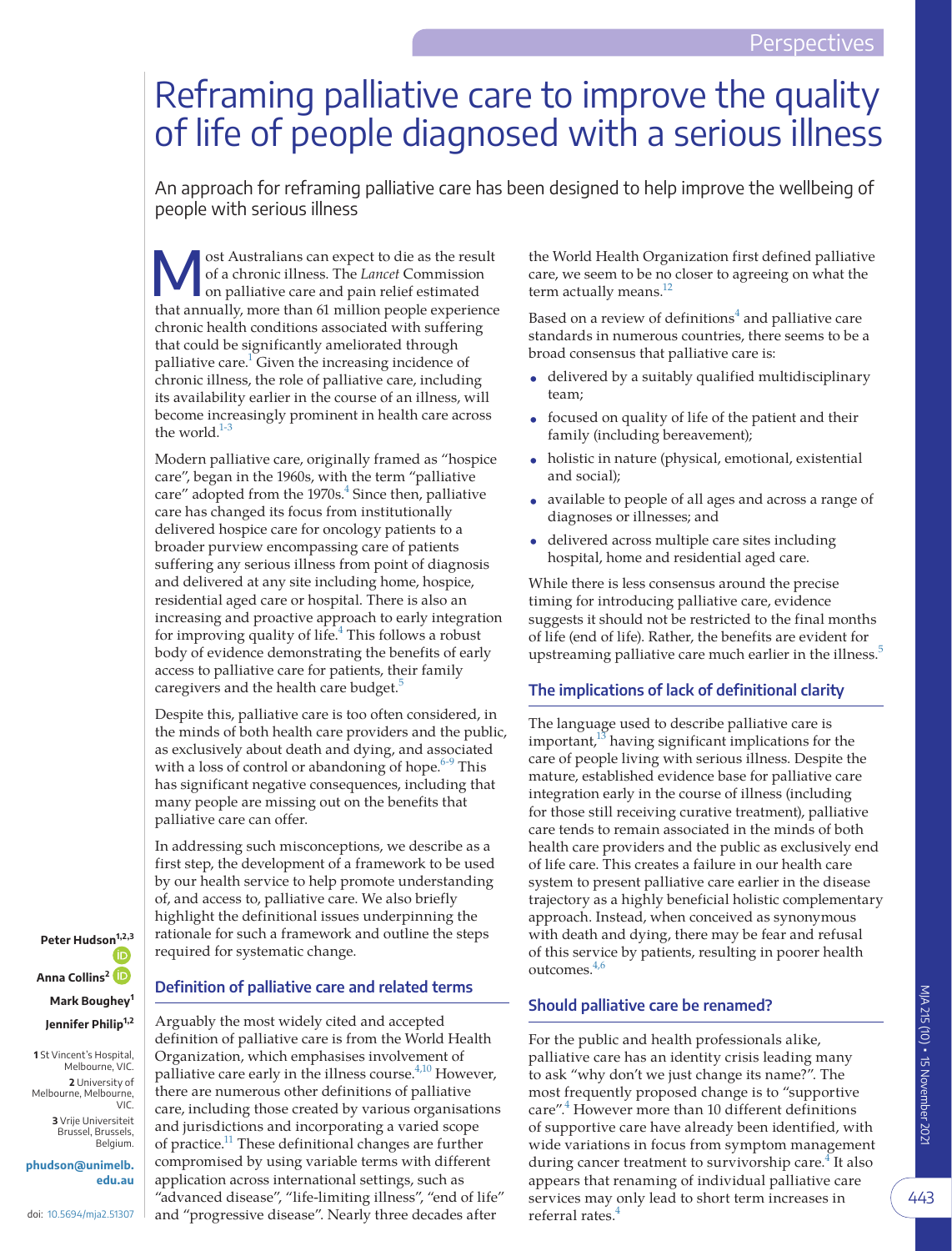Thus, changing the name seems neither practical nor necessary, $\frac{2}{3}$  $\frac{2}{3}$  $\frac{2}{3}$  and only likely to cause increased confusion[.4](#page-3-1) Moreover, "Patients are not interested in the name … but in what we do, how compassionate we are, how well we communicate and whether we demonstrate concern for their relatives".<sup>14</sup> While fearful of the term "palliative care", $^{15}$  when made aware of its core activities, patients, families and community alike are keen to avail themselves of this form of care.<sup>13</sup> It therefore seems there are opportunities to reframe how palliative care is presented, $\delta$  rather than overhaul what it is named. Creative and consistent approaches to the framing of palliative care are required to help health professionals describe palliative care to those who may benefit from access to this care.

There are also significant issues associated with access to specialist palliative care in Australia. Furthermore, it seems that much of the palliative care delivered is restricted to end of life care, commonly the last weeks or months. This is at odds with evidence supporting earlier integration of palliative care. A reframing of palliative care, based on its core activities and practices, simultaneously highlights the opportunity — indeed the necessity — within current resources for the delivery of palliative care to be "everyone's business".<sup>[5](#page-3-2)</sup> For example, aspects of symptom relief or exploring preferences for care can be delivered by primary care teams or generalist providers. Hence, the responsibility for providing palliative care is not solely that of palliative care specialists (whose input should focus on more complex needs) but is a task of all health providers.<sup>[5](#page-3-2)</sup> A reframing of palliative care must reflect this.

### **Our proposed framing of palliative care**

Given this background, we sought to:

- agree on an operational definition of palliative care for use in our own clinical tertiary hospital setting;
- create a conceptual framework to underpin accessing of palliative care; and
- develop key messages that could be used by our health service and its health care professionals to describe palliative care to those who may benefit.

To achieve this, we assembled a lead group of local senior palliative care clinicians and academics to review the literature related to palliative care definitional issues along with online resources of key professional and non-government organisations in the field. We then convened a workshop comprising invited multidisciplinary health care professionals, consumers, a communications consultant, and a director of philanthropic funding. From this process, a framework evolved by consensus and was subject to further iterative development, arriving at the content for use within our hospital [\(Box 1](#page-1-0) and [Box 2\)](#page-2-0).

## **Conclusion**

Palliative care is an essential component of the goal of universal quality health coverage.<sup>12</sup> We have argued that a name change is not required but that

#### <span id="page-1-0"></span>**1 Framing palliative care and key messages**

#### **Operational definition of palliative care**

We adopted elements of the World Health Organization definition<sup>[10](#page-3-13)</sup> into our set of working statements and understandings. Our operational definition of palliative care is:

• Comprehensive support for people diagnosed with a serious health condition. This support focuses on what is important to the person and their quality of life, not only their physical concerns but also emotional, social and spiritual needs. Care is delivered by the person's main health care providers in partnership, as required, with palliative care specialists. Support is available at any stage of a serious illness including in conjunction with curative treatment, and in any setting. Support is also extended to the person's family caregiver(s) ensuring they access the help they need to support their loved one while also maintaining their own wellbeing.

#### **Conceptual framework to underpin access to palliative care**

To help guide health professionals, to complement our operational definition, we specified that access to palliative care may be considered at three points [\(Box 2\)](#page-2-0). In addition, patient and family needs for care will prompt integration at any point in the illness:

- Early palliative care ("Death is possible"). The main intent is typically curative or life-prolonging (disease-modifying) treatment, but palliative care staff may be involved for symptom management and explaining future palliative care involvement, should this be required.
- Mid-stage palliative care ("Death is probable"). Clinicians would not be surprised if the person died in the foreseeable future (ie, months ahead). The main focus is therefore a palliative approach, although a number of people will be receiving disease-modifying treatments.
- Late-stage palliative care ("Death is imminent"). The person will likely die soon (ie, within days or weeks). The focus is therefore entirely end of life care.

#### **Key messages facilitating engagement with and promotion of palliative care**

To assist the health service and its health professionals describe palliative care concepts to patients, family carers and the community, we developed the following key messages:

- Palliative care is centred around you. The health care system can be complex and confusing; palliative care fits into your needs, your beliefs, your wishes, and your aims for your life. Then, you get to choose your way forward, informed by people who genuinely care.
- Palliative care enables you to be prepared. Regardless of your disease stage or prognosis, palliative care helps you explore your expectations for the future and promotes prospects of peace and dignity.
- Everyone deserves palliative care. Palliative care is "enhanced care" that focuses on you and your family. It is sometimes misunderstood but will one day be available to everyone automatically as the gold standard of best practice care.
- Palliative care is creative. Being based on your needs and those of your family, palliative care is flexible and responsive. In this way, palliative care can assist a sense of achievement and hopefulness by helping you realise and achieve your goals.

attention should instead focus on how palliative care is framed. A national public palliative care education campaign in Australia is required.<sup>17</sup> We have set out one framework to help inform this in our own health service, in an attempt to locally influence the manner in which we talk about and conceptualise palliative care. While other models framing palliative care have been put forward, $18$  we suggest our framework explicitly highlights the ways palliative care may be

444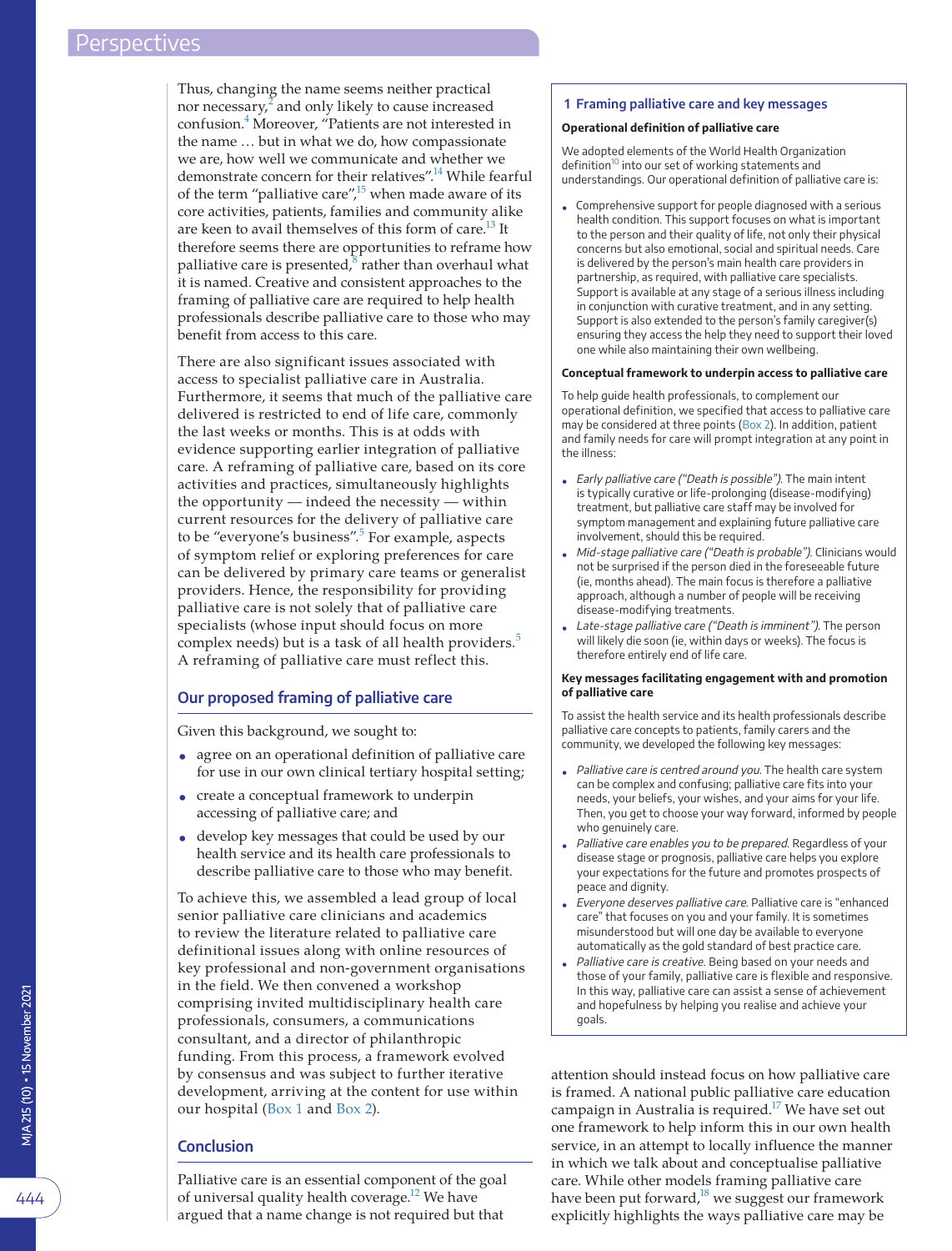<span id="page-2-0"></span>

integrated to complement treatment intention, respond to varying prognoses, and facilitate a response to patient and family needs throughout the care process. Nevertheless, our approach has its limitations and will require subsequent work to refine and adapt it in a way that gathers further evidence and ensures it is acceptable to a broader range of health services. Importantly, application of the framework will require a response to the individual needs and preferences of patients and family carers.

While the implementation of an effective framework can open the door to palliative care, poor service experience can also close it.<sup>[2](#page-3-7)</sup> To change the landscape, the quality of palliative care service delivery must match the promise of outcomes from consistent and evidence-based care. Naming and characterising the three access points to palliative care ([Box 2\)](#page-2-0) could assist in the development of a more standardised approach to entry criteria for specialist palliative care support, with triggers specific to a person's illness. Ultimately, this may foster better understanding of the minimum standard of palliative care expected from both specialist and generalist health care providers at each entry point.

Palliative care, effectively delivered, can restore choice regarding options for care in serious illness,<sup>13</sup> improve a sense of control and independence, and provide peace of mind that patients and families cherish. $2$  When coupled with investment in public education, training, research and integration of palliative care principles earlier in an illness, the reframing of palliative care could bring us much closer to the goal of standardised high quality care for all people facing serious illness, and their families.

**Acknowledgements:** We thank Andrew Hollo (Director and Principal Consultant, Workwell) for facilitating the workshop underpinning the reframing project. We also thank the following people for attending and contributing to the workshop: Christine Elmer (General Manager, Media and Communication, St Vincent's Hospital, Melbourne); Richard Prentice (Senior Manager, Philanthropy, St Vincent's Hospital, Melbourne); Kirsten Rodger (General Manager, Residential Aged Care, Palliative Care and Correctional Health Services, St Vincent's Hospital, Melbourne); Lyn Amy (CEO, St Vincent's Health Foundation); Philippa McIlroy (Group Mission Integration Manager, Formation, Ethics and Modern Slavery, St Vincent's Hospital, Melbourne); Kathryn Riddell (Chief Nursing Officer, St Vincent's Hospital, Melbourne); Richard Thayer (Fundraising Manager, St Vincent's Hospital, Melbourne); and Wendy Benson, Terence Maher and Graham Johnson (consumer representatives).

**Competing interests:** No relevant disclosures.

**Provenance:** Not commissioned; externally peer reviewed. ■

© 2021 The Authors. Medical Journal of Australia published by John Wiley & Sons Australia, Ltd on behalf of AMPCo Pty Ltd.

This is an open access article under the terms of the Creative Commons Attribution-NonCommercial-NoDerivs License, which permits use and distribution in any medium, provided the original work is properly cited, the use is noncommercial and no modifications or adaptations are made.